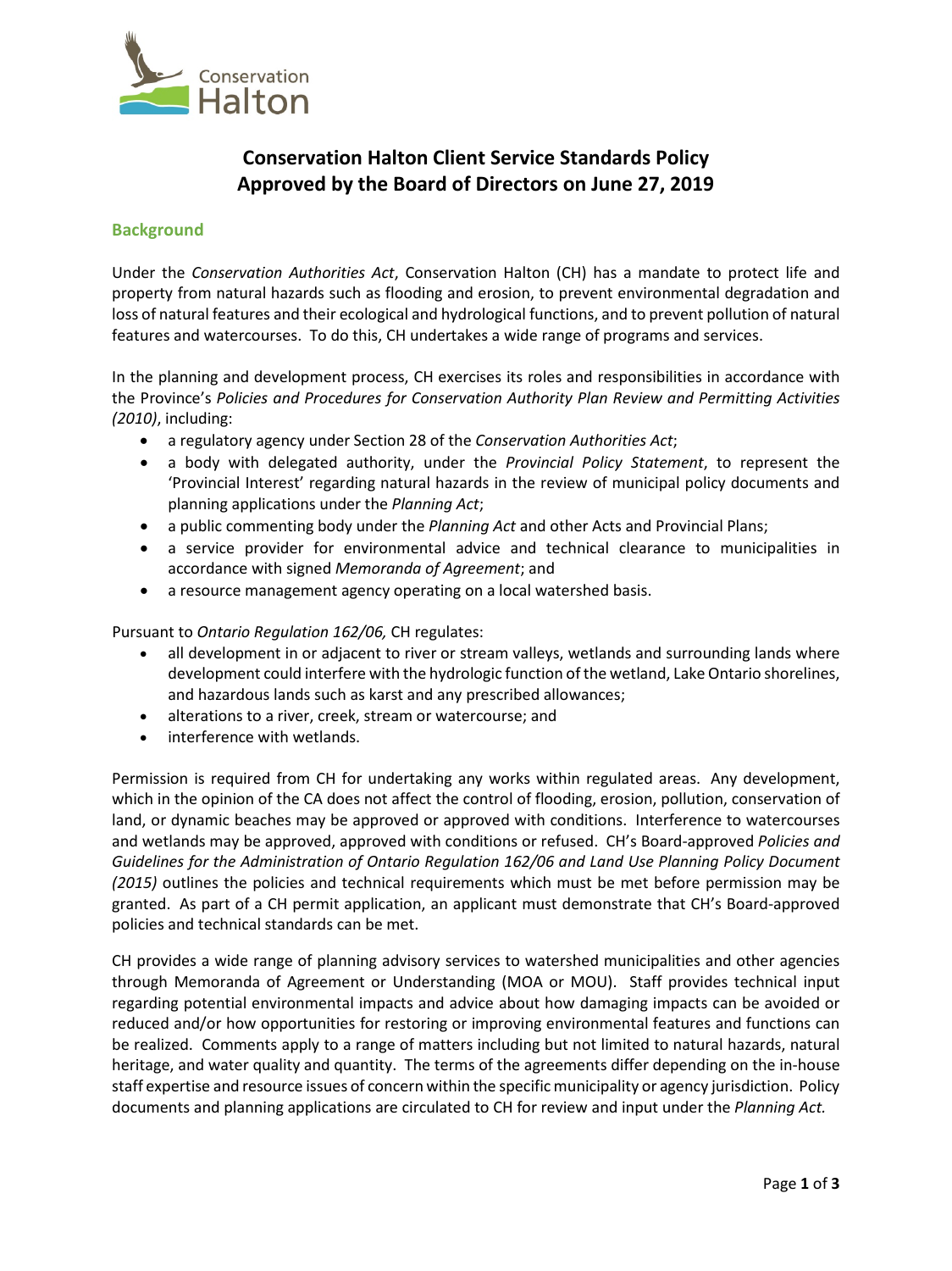

These applications typically include:

- Official Plans and Official Plan Amendments
- Secondary/Area Plans and Infrastructure Master Plans
- Zoning By-laws and Zoning By-law Amendments
- Plans of Subdivision and Condominium
- Consents (severances and lot-line adjustments) and Minor Variances
- Site Plans

CH staff (i.e., environmental planners, regulations officers, ecologists, water resource engineers and hydrogeologists) work together on interdisciplinary teams to deliver timely and comprehensive reviews and advice to provincial agencies, municipalities and landowners across CH's jurisdiction.

## **Our Commitment**

Our commitment to client service is an important element of the planning and regulations programs.

**For permit applications**, it is our policy to:

- Return phone calls and inquiries within 24-48 hours;
- Encourage pre-consultation with applicants and ensure that all CH application requirements are clear and understood by applicants;
- Provide clear submission guidelines for technical studies and reports;
- Provide regulatory screening maps to the public;
- Keep applicants for permits under Ontario Regulation 162/06 informed regarding the status of their application;
- Provide timely reviews and approvals;
- Track review and approval times for specific permits;
- Work toward on-line permit submissions; and
- Seek continuous process improvements.

Further, our targets are to:

- Notify applicants within 21 days regarding the completeness of their permit application;
- Review technical documents/submissions within 6 weeks;
- Approve minor permits that meet policy requirements within 30 days; and
- Approve major permits that meet policy requirements within 90 days.

**For planning applications**, it is our policy to:

- Return phone calls and inquiries within 24-48 hours;
- Work with municipal staff to streamline plan review processes;
- Participate actively in pre-consultation meetings;
- Provide clear submission guidelines for technical studies and reports;
- Provide timely reviews of applications and technical studies;
- Track files and review times for specific applications; and
- Seek continuous process improvements with municipalities.